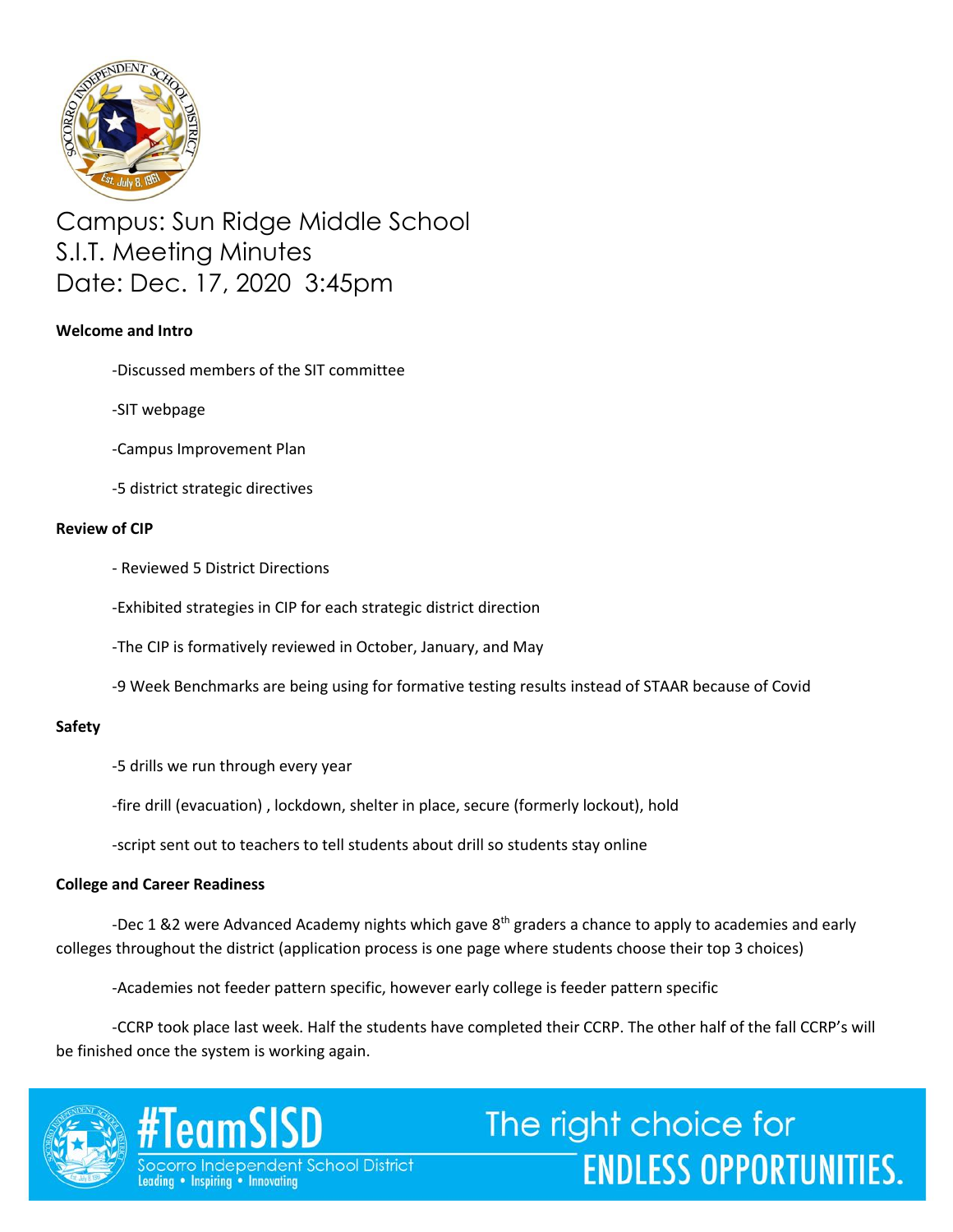-TSI will be administered in the Spring to allow students to take dual credit classes in high school. Saturday testing is a possibility in the Spring with paid proctoring.

## **Staffing**

-Highly qualified staff (100% at Sun Ridge)

-We will be having 3 vacancies due to retiring (PEIMS, librarian, and secretary), interviews tomorrow

-LPAC clerk has been recommended.

-2 new teachers have started: Ms. Luna – ELAR and Ms. Camacho - Spanish

## **Community Outreach**

-New CIS Coordinator (Ms. Rocio Reyes)

-CIS in an enrichment program with extra support for students, parents, and community resources

-Currently working on enrollment/online schooling challenges

-Please feel free to refer to her

-This afternoon she is presenting to the parents and students

-Rebecca Gonzales, the Project Vida representative outlined services such as counseling and the holistic integrative program

-Only the counselors can refer to Project Vida so they need to be used as point of contact for referrals

### **Testing**

-This week was last week of finals for the semester. Friday is make-up day.

-Data from assessments is used in PLCs and in RTI meetings for students.

-RTI meetings took place today

### **EPAC**

-2 meetings have taken place so far

-All construction is still underway from previous bond

Meeting adjourned at 4:29 pm



#TeamSISD corro Independent School District Leading . Inspiring . Innovating

The right choice for **ENDLESS OPPORTUNITIES.**